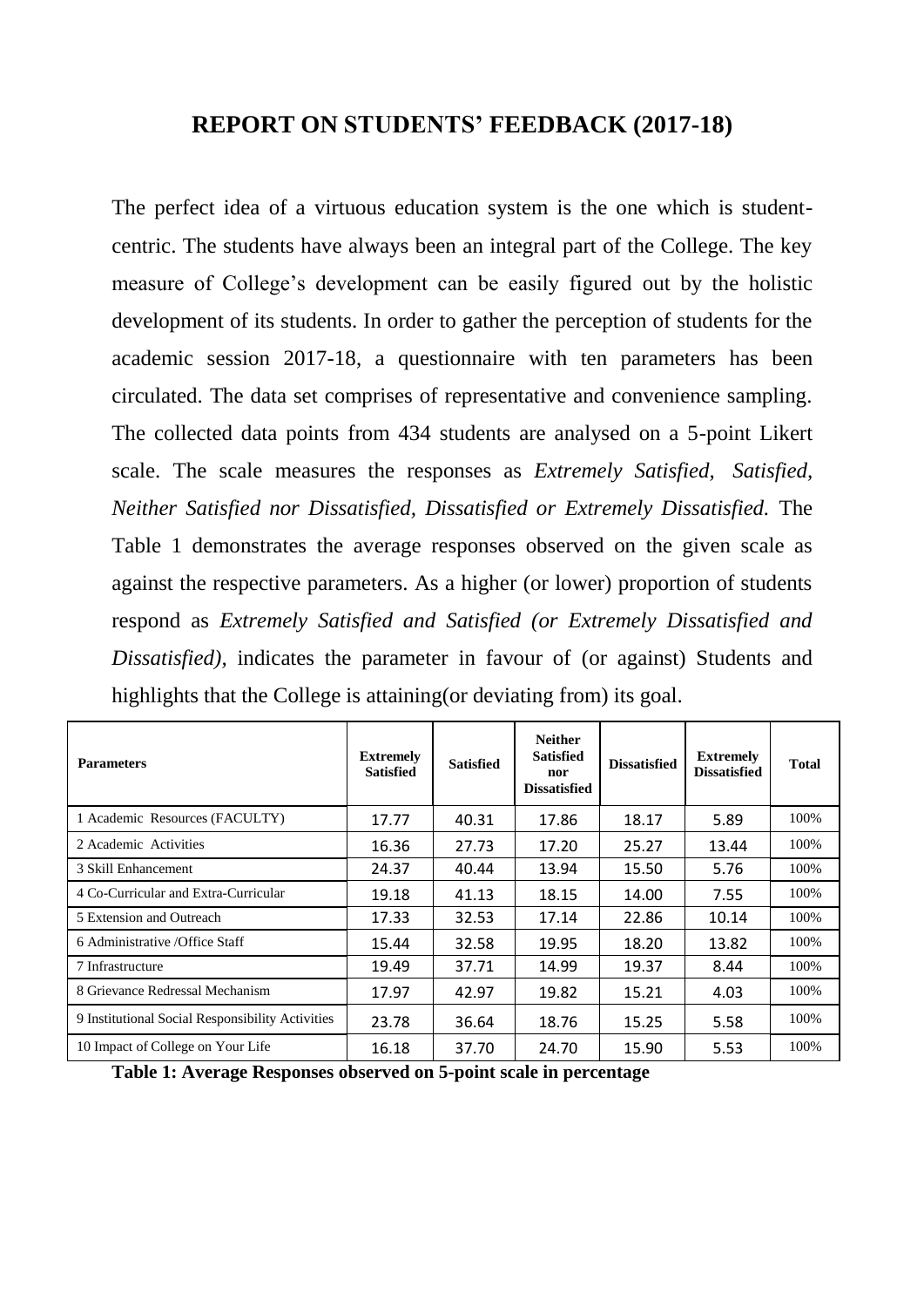

The questionnaire has been constructed on the parameters: Academic Resources (faculty), Academic Activities, Skill Enhancement, Co-Curricular and Extra-Curricular, Extension and Outreach, Administrative /Office Staff, Infrastructure, Grievance Redressal Mechanism, Institutional Social Responsibility Activities, Impact of College on Your Life.

The students' feedback analysis can be concluded as follows:

*1.* The Academic Resources of SLC have been appreciated by the students as shown in Table 1. The parameter *Academic Resources* includes Mentoring and Motivation, Curriculum based questions, Regularity and Sincerity, Subject Expertise, Evaluation and performance etc. The institution has been promoting the students to indulge in beyond the classroom learning and more than 58.08% (17.77% extremely satisfied and 40.31 % satisfied) of the students are satisfied with these resources.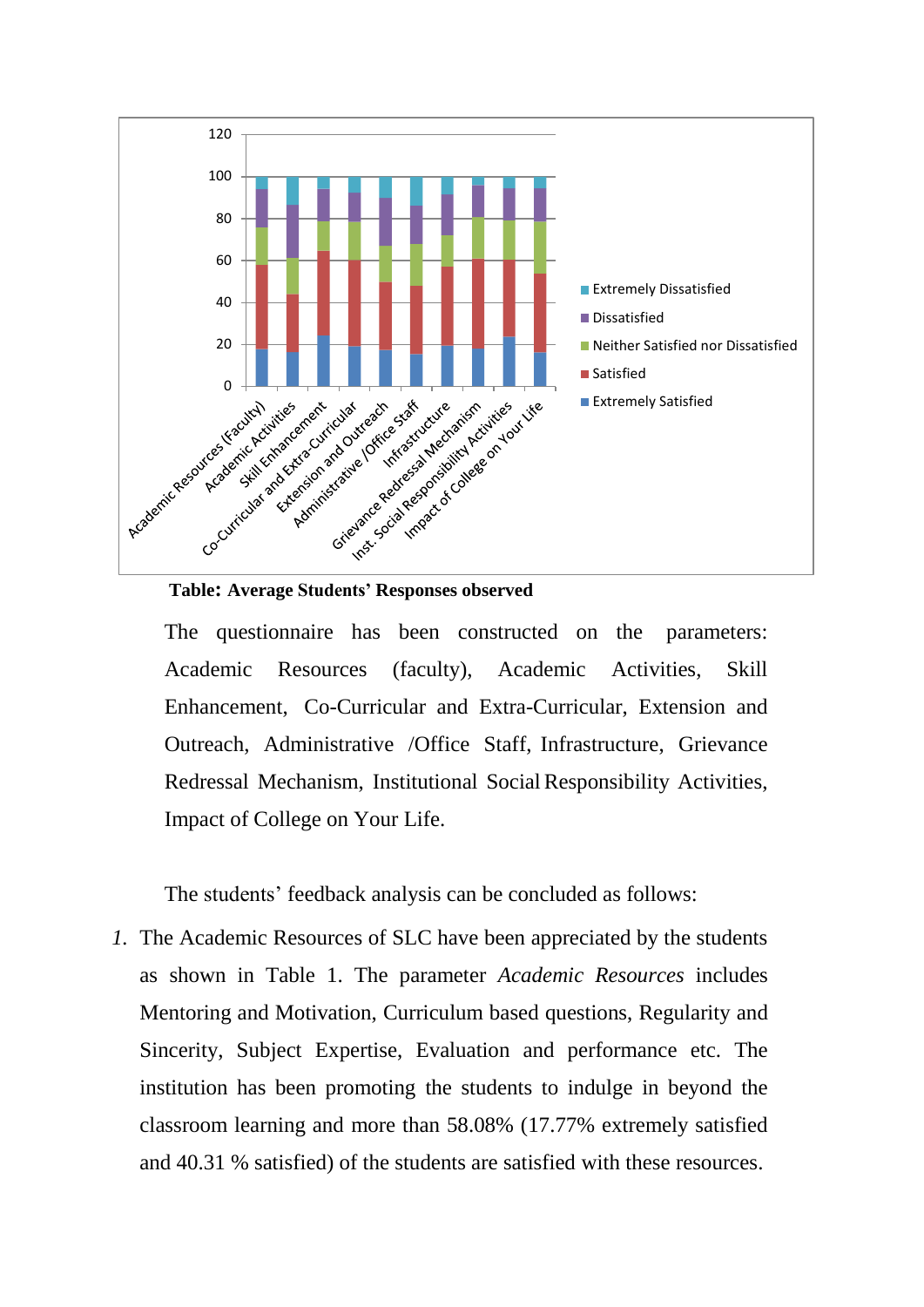- *2.* The *Academic Activities* majorly include Seminars/Conferences/Special Lectures, Hands on Training for Academic Enhancement, Class Presentations/ Projects /Workbooks, Use of Cinema/Tools/ Visuals/ Role play/ IT tools in Class Rooms etc. The activities are appreciated by a major segment of pupils and upto 44.09% of them are content by the same.
- *3.* The College Activities are further extended to Skill Enhancement Activities, Co-Curricular and Extension Activities. All these headings have enquired about the Sports, Associations/Clubs/Cultural Societies/Centres, Remedial Classes, Career Counselling and Placement Support etc. The students' much favourite extension activities have impelled them to address a satiety level of 49.86%.
- *4.* The students' lot has shown an active response in favour of the *Administrative* dealing framework and *Infrastructural* resources. It has been observed that the 48.02%, 57.20% and 60.94%students have had optimum support from *Administrative Staff*, College *Infrastructure* and *Grievance Redressal Mechanism* respectively.
- *5.* The institution is often associated to serve its social responsibility by promoting the students towards Green Campus-Tree Plantation Drive, Implementation of Swachh Bharat Abhiyan, Gender Sensitization Programs for awareness. The 60.41% of the respondents often admired the College's initiatives for the *Institutional Social Responsibility.*
- *6.* And lastly, an affirmative *Impact of College on the Student's Life* has also been observed by as large as 53.87% of them. The College imparts Value-based Education and endorses the Holistic Development for the future of the nation.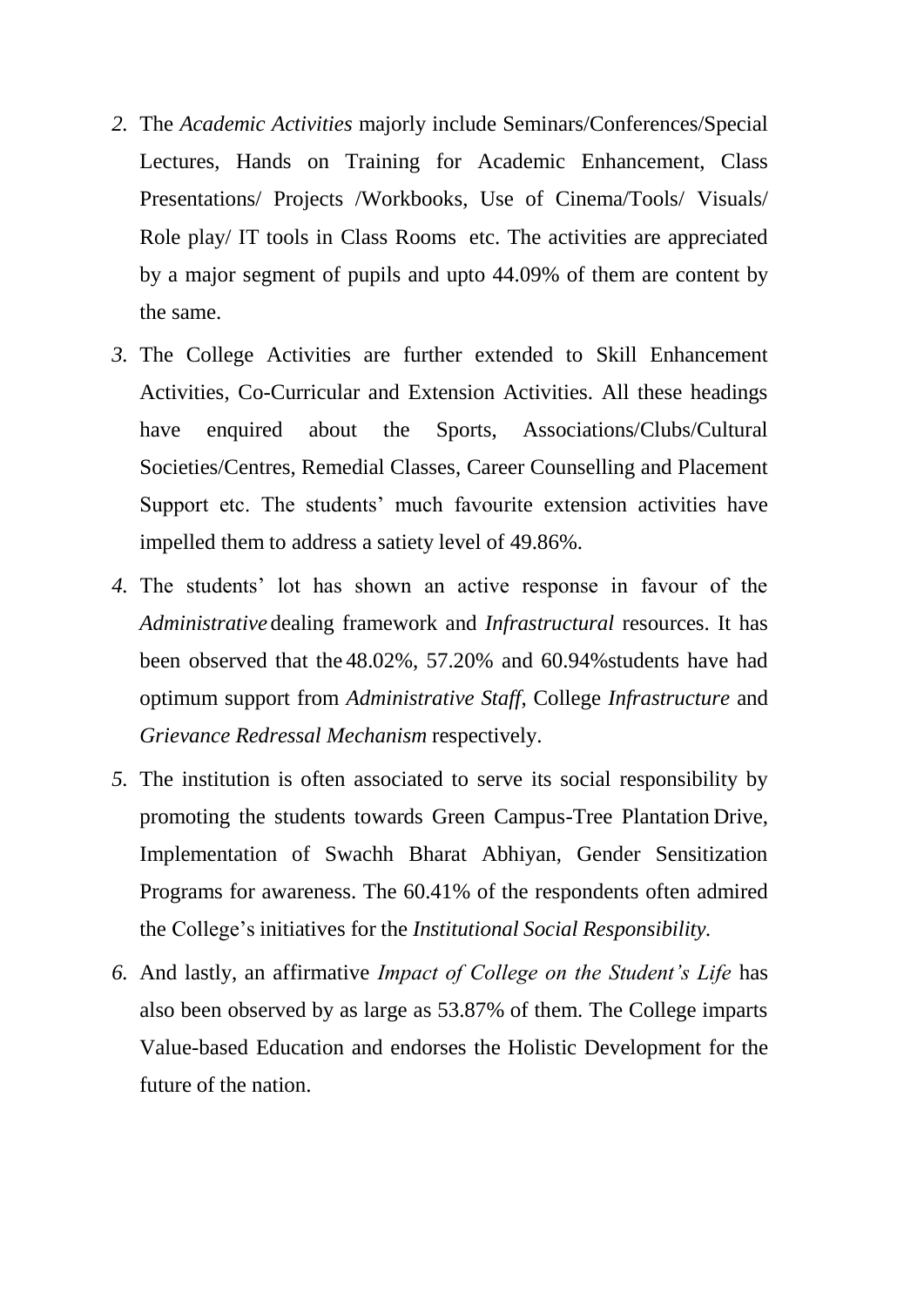| <b>Parameters</b>                                      | <b>Variables</b>                                                                          | <b>Extremely</b><br><b>Satisfied</b> | <b>Satisfied</b> | <b>Neither</b><br><b>Satisfied</b><br>nor Dis-<br>satisfied | Dis-<br>satisfied | <b>Extremely</b><br><b>Dissatisfied</b> | Total |
|--------------------------------------------------------|-------------------------------------------------------------------------------------------|--------------------------------------|------------------|-------------------------------------------------------------|-------------------|-----------------------------------------|-------|
| 1<br><b>Academic</b><br><b>Resources</b><br>(FACULTY)  | Mentoring and Motivating Students for<br>Academic Growth and Development                  | 14.29                                | 48.16            | 23.27                                                       | 11.06             | 3.23                                    | 100%  |
|                                                        | Content of Syllabi of the Courses                                                         | 14.75                                | 43.32            | 24.19                                                       | 13.82             | 3.92                                    | 100%  |
|                                                        | Extent of Syllabi covered in the Class                                                    | 19.82                                | 34.33            | 13.82                                                       | 23.73             | 8.29                                    | 100%  |
|                                                        | Delivery of Content in the Class                                                          | 10.37                                | 45.16            | 20.97                                                       | 20.51             | 3.00                                    | 100%  |
|                                                        | <b>Regularity and Sincerity</b>                                                           | 24.88                                | 29.26            | 8.53                                                        | 25.12             | 12.21                                   | 100%  |
|                                                        | <b>Subject Expertise</b>                                                                  | 14.98                                | 48.85            | 17.97                                                       | 11.98             | 6.22                                    | 100%  |
|                                                        | Linking Theory with Examples and<br>Practices                                             | 12.21                                | 54.15            | 5.76                                                        | 24.42             | 3.46                                    | 100%  |
|                                                        | Accessibility for Interactions                                                            | 19.82                                | 39.86            | 15.90                                                       | 16.82             | 7.60                                    | 100%  |
|                                                        | Use of Teaching Aids and ICT in the<br><b>Class to Facilitate Teaching</b>                | 11.98                                | 23.04            | 8.06                                                        | 37.10             | 19.82                                   | 100%  |
|                                                        | Encouragement for Out of the Box and<br>Innovative Thinking                               | 10.60                                | 42.17            | 27.88                                                       | 17.05             | 2.30                                    | 100%  |
|                                                        | Overall Experience with Internal<br>Assessment (Quiz, Assignments,<br>Presentations etc.) | 28.34                                | 33.64            | 21.89                                                       | 11.75             | 4.38                                    | 100%  |
|                                                        | Fairness of the Internal Evaluation<br>process by the Teachers                            | 25.81                                | 29.72            | 19.59                                                       | 15.21             | 9.68                                    | 100%  |
|                                                        | Your Performance in Assignment was<br>discussed with you                                  | 31.11                                | 34.56            | 19.12                                                       | 13.13             | 2.07                                    | 100%  |
|                                                        | Availability of Online Resources and<br><b>Library Resources</b>                          | 14.29                                | 55.99            | 10.60                                                       | 16.13             | 3.00                                    | 100%  |
|                                                        | Encouragement for Co-Curricular and<br><b>Extra-Curricular Activity</b>                   | 15.44                                | 37.33            | 26.04                                                       | 19.82             | 1.38                                    | 100%  |
|                                                        | Overall Learning Experience with the<br>faculty                                           | 15.67                                | 45.39            | 22.12                                                       | 13.13             | 3.69                                    | 100%  |
| $\overline{2}$<br><b>Academic</b><br><b>Activities</b> | Seminars/conferences/workshops                                                            | 17.74                                | 33.41            | 11.52                                                       | 25.12             | 12.21                                   | 100%  |
|                                                        | Special Lectures / Guest<br>Lectures/Virtual Lectures                                     | 15.21                                | 25.81            | 15.90                                                       | 30.18             | 12.90                                   | 100%  |
|                                                        | Hands on Training for Academic<br>Enhancement (Software, simulation                       | 14.98                                | 13.13            | 14.52                                                       | 37.10             | 20.28                                   | 100%  |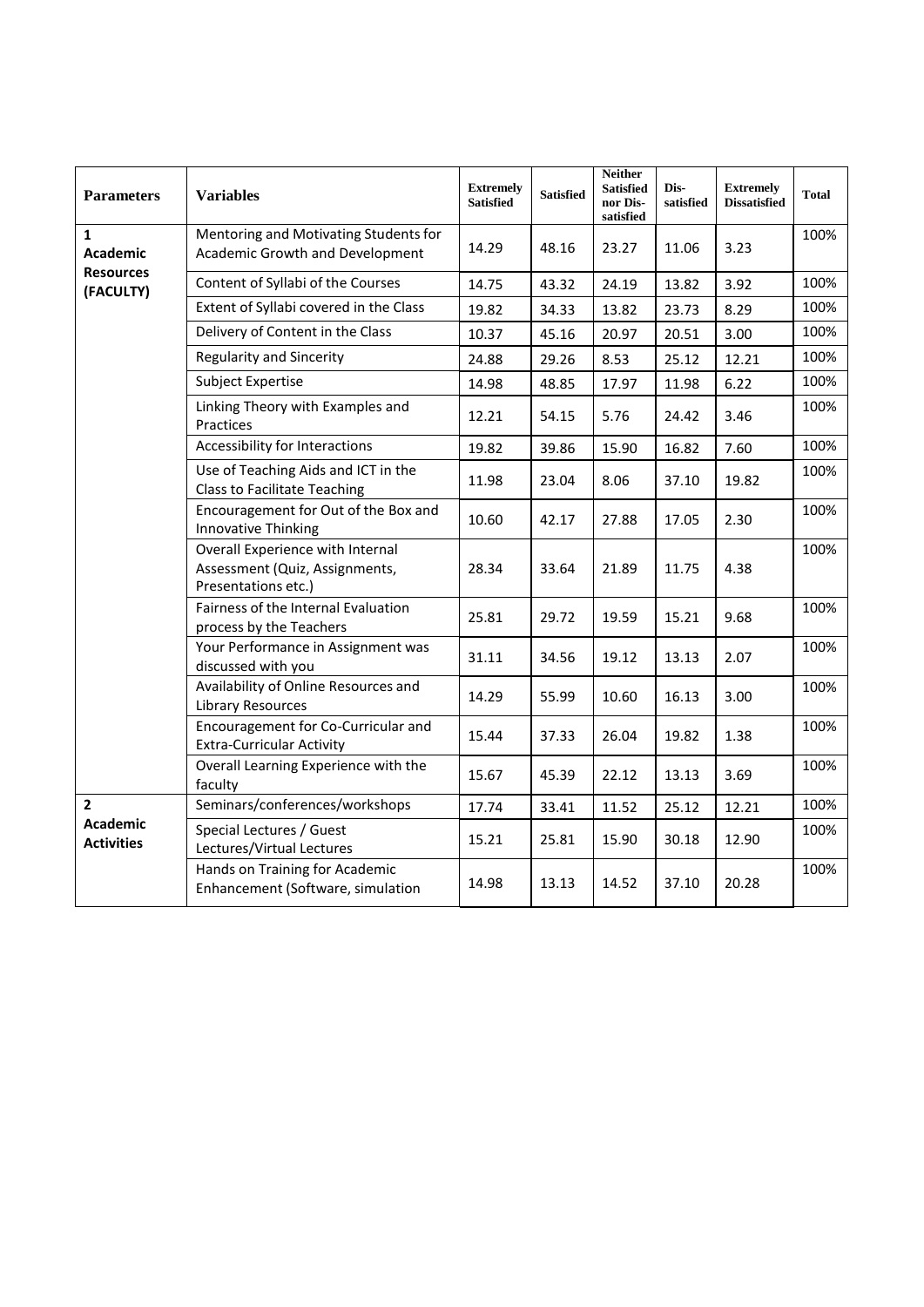|                                             | etc.)                                                                                                                                                 |       |       |       |       |       |      |
|---------------------------------------------|-------------------------------------------------------------------------------------------------------------------------------------------------------|-------|-------|-------|-------|-------|------|
|                                             |                                                                                                                                                       |       |       |       |       |       |      |
|                                             | Class Presentations / Projects /<br>Workbooks                                                                                                         | 21.89 | 37.56 | 14.06 | 15.21 | 11.29 | 100% |
|                                             | Use of Art, Culture & Cinema in Class<br>Rooms                                                                                                        | 18.43 | 40.55 | 14.29 | 15.67 | 11.06 | 100% |
|                                             | Multidisciplinary Projects / Live Projects                                                                                                            | 9.91  | 15.90 | 32.95 | 28.34 | 12.90 | 100% |
| 3<br><b>Skill</b><br><b>Enhancement</b>     | Efforts are made by Institute / Teacher<br>to Include Soft Skills, Life Skills and<br>Employability Skills to make you ready<br>for the World of Work | 14.52 | 38.02 | 22.58 | 21.20 | 3.69  | 100% |
|                                             | <b>Career Counselling and Placement</b><br>Support                                                                                                    | 31.34 | 45.85 | 11.98 | 7.37  | 3.46  | 100% |
|                                             | Societies/Clubs/Centres                                                                                                                               | 21.20 | 37.33 | 11.52 | 21.89 | 8.06  | 100% |
|                                             | Spoken English Classes                                                                                                                                | 30.41 | 40.55 | 9.68  | 11.52 | 7.83  | 100% |
| 4                                           | Sports                                                                                                                                                | 23.27 | 37.10 | 12.44 | 17.05 | 10.14 | 100% |
| Co-Curricular<br>and Extra-                 | <b>Cultural Societies</b>                                                                                                                             | 19.82 | 39.17 | 13.13 | 19.12 | 8.76  | 100% |
| <b>Curricular</b>                           | Centres (WDC, CHD, ASC, GSC, E-Cell,<br>CII, Eco-Club)                                                                                                | 13.82 | 45.16 | 18.66 | 12.67 | 9.68  | 100% |
|                                             | <b>Departmental Associations</b>                                                                                                                      | 19.82 | 43.09 | 28.34 | 7.14  | 1.61  | 100% |
| 5                                           | NSS / NCC                                                                                                                                             | 20.51 | 47.47 | 8.99  | 19.35 | 3.69  | 100% |
| <b>Extension and</b><br>Outreach            | Eco Club and other Green Initiatives                                                                                                                  | 19.82 | 37.10 | 17.05 | 18.20 | 7.83  | 100% |
|                                             | Sanitation and Hygiene                                                                                                                                | 10.14 | 19.35 | 25.12 | 20.51 | 24.88 | 100% |
|                                             | <b>Remedial Classes</b>                                                                                                                               | 23.50 | 33.41 | 15.21 | 19.59 | 8.29  | 100% |
|                                             | <b>Community Outreach Programme</b>                                                                                                                   | 12.67 | 25.35 | 19.35 | 36.64 | 5.99  | 100% |
| 6<br><b>Administrative</b><br>/Office Staff | Redressal of students' concern by Office<br>Staff                                                                                                     | 11.29 | 20.74 | 15.44 | 23.73 | 28.80 | 100% |
|                                             | Guidance and help from Laboratory<br>Staff                                                                                                            | 17.05 | 28.34 | 31.57 | 15.90 | 7.14  | 100% |
|                                             | Resourcefulness of Library Staff                                                                                                                      | 12.90 | 46.54 | 8.53  | 14.75 | 17.28 | 100% |
|                                             | Maintenance Staff (Gardener, Sweeper<br>etc.)                                                                                                         | 15.67 | 32.49 | 31.57 | 13.82 | 6.45  | 100% |
|                                             | <b>Behaviour of Security Staff</b>                                                                                                                    | 20.28 | 34.79 | 12.67 | 22.81 | 9.45  | 100% |
| $\overline{\phantom{a}}$                    | <b>Sports Facilities</b>                                                                                                                              | 27.19 | 33.87 | 16.36 | 14.06 | 8.53  | 100% |
| Infrastructure                              | <b>Library Facilities</b>                                                                                                                             | 7.60  | 27.42 | 20.74 | 29.26 | 14.98 | 100% |
|                                             | <b>Reading Room Facilities</b>                                                                                                                        | 20.28 | 42.63 | 4.38  | 23.04 | 9.68  | 100% |
|                                             | Knowledge Resource Centre Facilities                                                                                                                  | 23.27 | 40.32 | 8.99  | 15.90 | 11.52 | 100% |
|                                             | Conference /seminar Room                                                                                                                              | 22.35 | 39.63 | 14.29 | 16.82 | 6.91  | 100% |
|                                             | IT facilities (availability of projectors,<br>computers and other equipment)                                                                          | 20.97 | 30.88 | 22.81 | 18.89 | 6.45  | 100% |
|                                             | Laboratories                                                                                                                                          | 20.05 | 43.09 | 2.53  | 25.81 | 8.53  | 100% |
|                                             | Canteen                                                                                                                                               | 25.81 | 37.33 | 12.67 | 20.05 | 4.15  | 100% |
|                                             | Bank with ATM                                                                                                                                         | 15.21 | 50.23 | 12.21 | 16.36 | 5.99  | 100% |
|                                             | <b>Recreational Facilities</b>                                                                                                                        | 15.90 | 44.93 | 7.14  | 16.59 | 15.44 | 100% |
|                                             | Girls Common Room                                                                                                                                     | 21.89 | 43.55 | 27.88 | 4.84  | 1.84  | 100% |
|                                             | Facilities for Differently-abled Students                                                                                                             | 12.90 | 25.81 | 22.35 | 25.81 | 13.13 | 100% |
|                                             | Maintenance of Campus Facilities                                                                                                                      | 10.37 | 22.35 | 33.41 | 25.12 | 8.76  | 100% |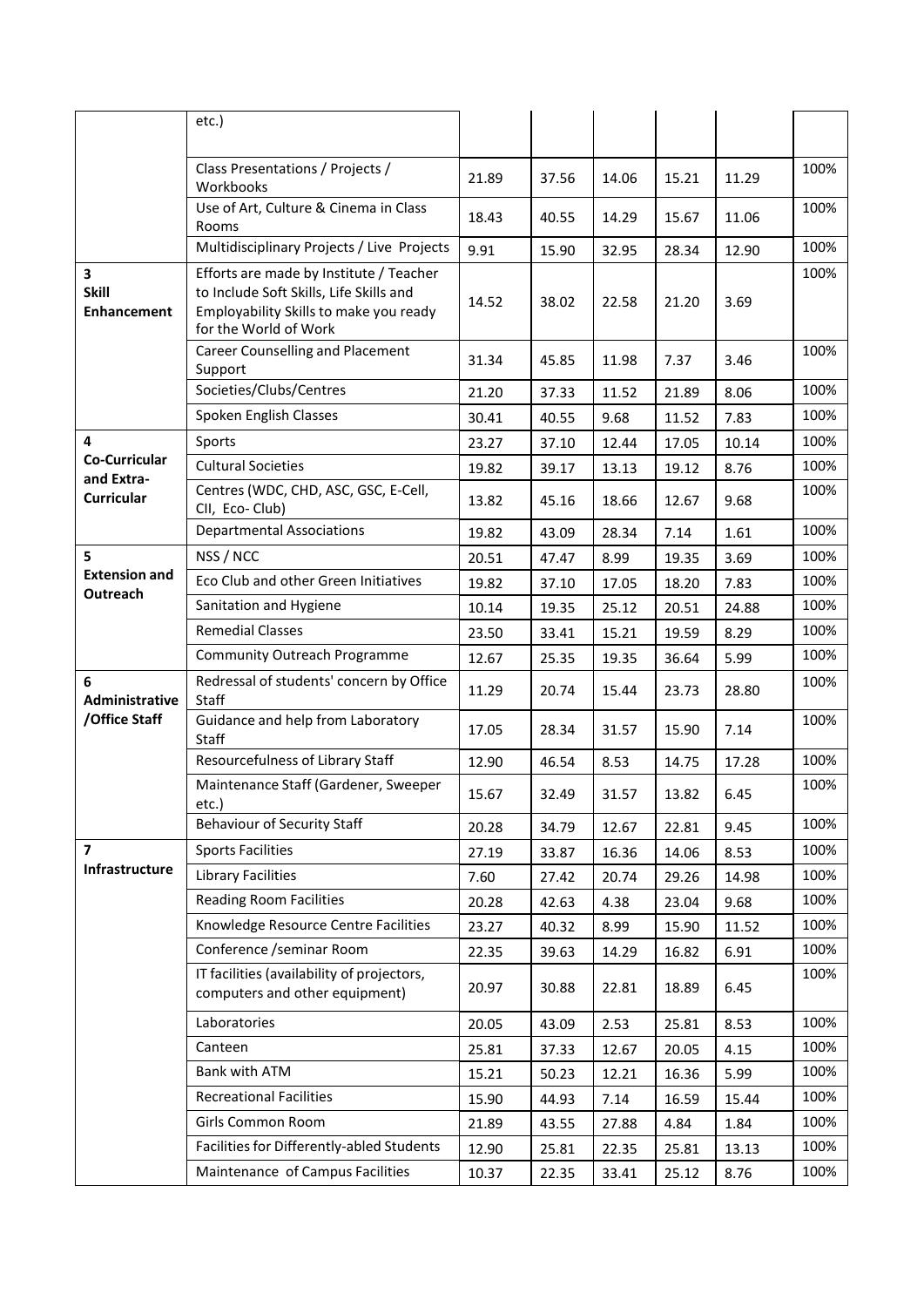|                                                             | (Building, Furniture etc.)                                                                                                                                                               |       |       |       |       |       |      |
|-------------------------------------------------------------|------------------------------------------------------------------------------------------------------------------------------------------------------------------------------------------|-------|-------|-------|-------|-------|------|
|                                                             | Safe secure campus (CCTV Surveillance<br>System)                                                                                                                                         | 17.74 | 45.39 | 8.99  | 20.51 | 7.37  | 100% |
|                                                             | <b>Electricity by Solar Panel</b>                                                                                                                                                        | 29.26 | 38.02 | 17.97 | 8.53  | 6.22  | 100% |
|                                                             | <b>Medical Facilities with Doctor</b>                                                                                                                                                    | 19.59 | 38.94 | 10.83 | 26.27 | 4.38  | 100% |
|                                                             | Counselling                                                                                                                                                                              | 20.97 | 36.64 | 11.29 | 21.43 | 9.68  | 100% |
| 8<br>Grievance                                              | Accessible Administrative System for<br>Grievance                                                                                                                                        | 19.12 | 36.41 | 22.81 | 17.28 | 4.38  | 100% |
| <b>Redressal</b><br>Mechanism                               | Action taken towards Grievance                                                                                                                                                           | 16.82 | 49.54 | 16.82 | 13.13 | 3.69  | 100% |
| 9                                                           | <b>Blood Donation Camp</b>                                                                                                                                                               | 15.90 | 47.70 | 5.30  | 29.03 | 2.07  | 100% |
| Institutional                                               | <b>Green Campus-Tree Plantation Drive</b>                                                                                                                                                | 15.21 | 27.65 | 20.97 | 22.58 | 13.59 | 100% |
| <b>Social</b><br><b>Responsibility</b><br><b>Activities</b> | Implementation of Swachh Bharat<br>Abhiyan                                                                                                                                               | 21.89 | 45.16 | 19.59 | 8.53  | 4.84  | 100% |
|                                                             | Students' participation in Social Causes<br>Awareness programmes and College<br>Activities (No Use of Polythene Bags, No<br>Smoking and Drinking, No Drugs etc.)                         | 30.41 | 34.79 | 24.42 | 7.37  | 3.00  | 100% |
|                                                             | The College organises the Gender<br>Sensitisation Programmes (Gender<br>Equality, Ban on Female Foeticide, No<br>to Domestic Violence, No Eve Teasing,<br>Code of Conduct) for awareness | 35.48 | 27.88 | 23.50 | 8.76  | 4.38  | 100% |
| 10<br>Impact of<br>College on<br><b>Your Life</b>           | The College plays a crucial role to<br>enhance the Knowledge Base of the<br>students                                                                                                     | 21.20 | 41.24 | 16.13 | 17.05 | 4.38  | 100% |
|                                                             | The College works to enhance the<br>Career / Professional Development of<br>the students                                                                                                 | 16.36 | 43.78 | 24.65 | 12.21 | 3.00  | 100% |
|                                                             | The College activities are a source of<br>Personality Development for the<br>students                                                                                                    | 17.51 | 32.95 | 31.80 | 12.44 | 5.30  | 100% |
|                                                             | College has contributed to Holistic<br>development of students                                                                                                                           | 17.51 | 48.39 | 14.75 | 14.52 | 4.84  | 100% |
|                                                             | College imparts Value based education<br>that transforms the students to a<br>responsible citizen                                                                                        | 8.29  | 22.12 | 36.18 | 23.27 | 10.14 | 100% |

**Table 2 : The students' responses (in percentage) on ten parameters with distinct variables**

The Table 2 has detailed the ten parameters into distinct variables. The statistical score denotes the satisfactory performance of students is the Average score of the variables measuring the respective parameters. The favourable response of Academic Resources and Academic Activities' have been inferred as the satisfaction level of the students. It implies that the students are gratified with the College's endeavours to uplift and enhance their knowledge-based